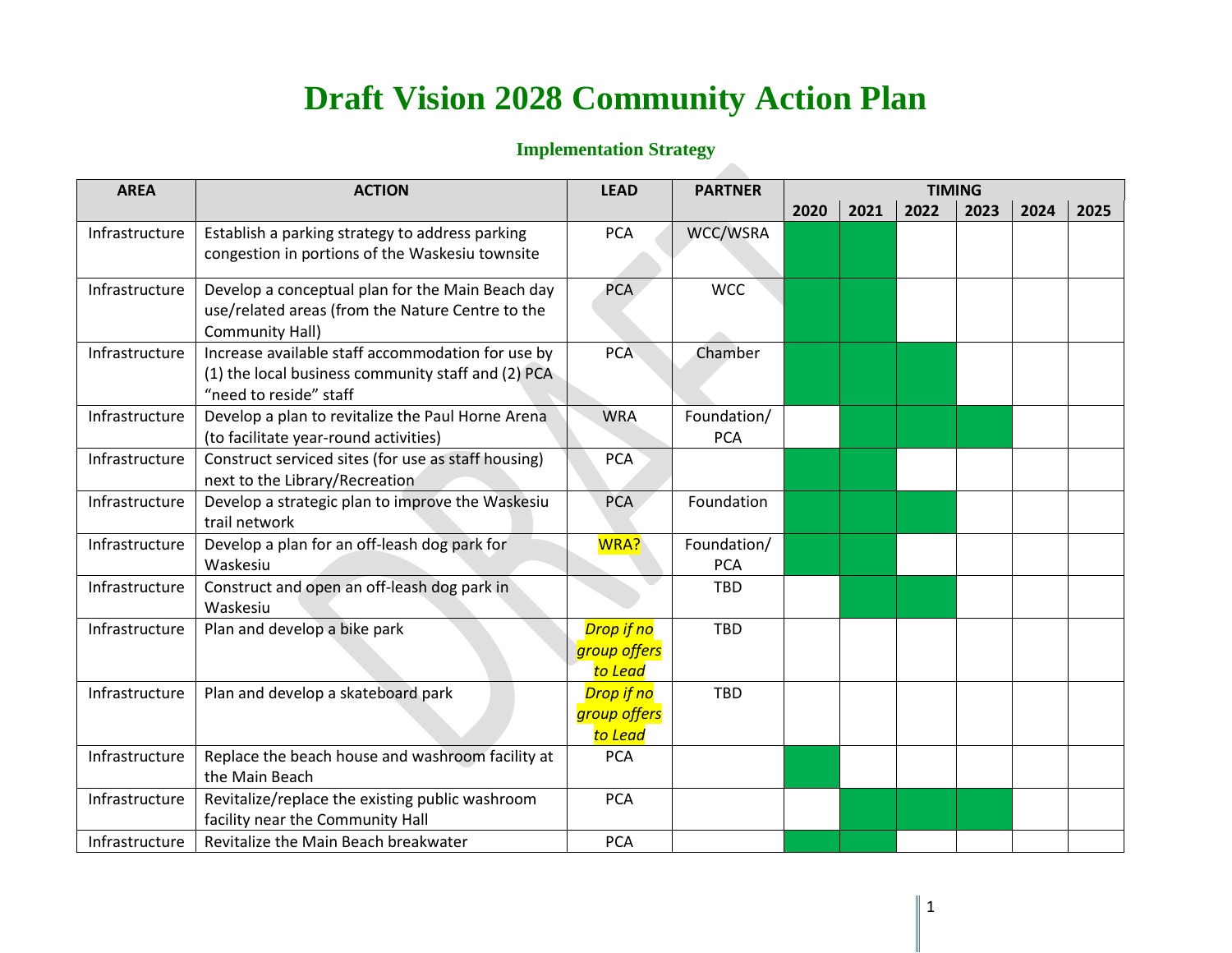| <b>AREA</b>    | <b>ACTION</b>                                        | <b>LEAD</b> | <b>PARTNER</b>      | <b>TIMING</b> |      |      |      |      |      |  |
|----------------|------------------------------------------------------|-------------|---------------------|---------------|------|------|------|------|------|--|
|                |                                                      |             |                     | 2020          | 2021 | 2022 | 2023 | 2024 | 2025 |  |
| Infrastructure | Complete "Phase 1" of the storm drain                | <b>PCA</b>  |                     |               |      |      |      |      |      |  |
|                | improvements (4-way stop intersection)               |             |                     |               |      |      |      |      |      |  |
| Infrastructure | Complete "Phase 2" of the storm drain                | <b>PCA</b>  |                     |               |      |      |      |      |      |  |
|                | improvements (4-way stop intersection)               |             |                     |               |      |      |      |      |      |  |
| Infrastructure | Replace all fish cleaning buildings in the Park (5)  | <b>PCA</b>  |                     |               |      |      |      |      |      |  |
| Infrastructure | Shingle the "E-F" loop and the "G-H" loop            | <b>PCA</b>  |                     |               |      |      |      |      |      |  |
|                | washroom buildings in the Red Deer Trailer Park      |             |                     |               |      |      |      |      |      |  |
| Image          | Develop a Waskesiu townsite public art strategy      | FOP/WCC?    | Foundation/<br>PCA? |               |      |      |      |      |      |  |
| Image          | Townsite centre beautification & revitalization      | Chamber     | Foundation/         |               |      |      |      |      |      |  |
|                | program (e.g. flowers, lights, signage, weed         |             | WCC/                |               |      |      |      |      |      |  |
|                | control, clean-up)                                   |             | Museum/             |               |      |      |      |      |      |  |
|                |                                                      |             | <b>PCA</b>          |               |      |      |      |      |      |  |
| Image          | Improve and develop additional thematic and          | <b>PCA</b>  | Museum/             |               |      |      |      |      |      |  |
|                | informational signage, heritage/cultural identifiers |             | Foundation          |               |      |      |      |      |      |  |
| Image          | Volunteer support for cleaning, maintaining and      | TBD.        | <b>TBD</b>          |               |      |      |      |      |      |  |
|                | enhancing existing flower planters, beaches and      |             |                     |               |      |      |      |      |      |  |
|                | picnic areas                                         |             |                     |               |      |      |      |      |      |  |
| Image          | Revitalize the existing native plant garden (near    | <b>FOP</b>  |                     |               |      |      |      |      |      |  |
|                | the Museum/Friends of the Park building)             |             |                     |               |      |      |      |      |      |  |
| Recreation     | Develop a comprehensive Community Recreation         | <b>WRA</b>  | <b>WCC</b>          |               |      |      |      |      |      |  |
| and Amenities  | <b>Action Plan</b>                                   |             |                     |               |      |      |      |      |      |  |
| Recreation     | Implement the comprehensive Community                | <b>WRA</b>  | WCC/                |               |      |      |      |      |      |  |
| and            | <b>Recreation Action Plan</b>                        |             | Volunteers/         |               |      |      |      |      |      |  |
| Amenities      |                                                      |             | <b>PCA</b>          |               |      |      |      |      |      |  |
| Recreation     | Complete the remediation of the existing lawn        |             |                     |               |      |      |      |      |      |  |
| and Amenities  | bowling area for future use as outlined in the       | <b>PCA</b>  | Foundation/         |               |      |      |      |      |      |  |
|                | "Master Plan" (including multi-use sport court)      |             | <b>WRA</b>          |               |      |      |      |      |      |  |
| Recreation     | Complete the balance of the recreation area          |             |                     |               |      |      |      |      |      |  |
| and Amenities  | revitalization project as outlined in the "Master    | <b>WRA</b>  | Foundation/         |               |      |      |      |      |      |  |
|                | Plan" (including multi-use sport court)              |             | <b>PCA</b>          |               |      |      |      |      |      |  |
| Recreation     | Complete an engineering review of the Recreation     | <b>PCA</b>  |                     |               |      |      |      |      |      |  |
| and Amenities  | Building (by the tennis courts)                      |             |                     |               |      |      |      |      |      |  |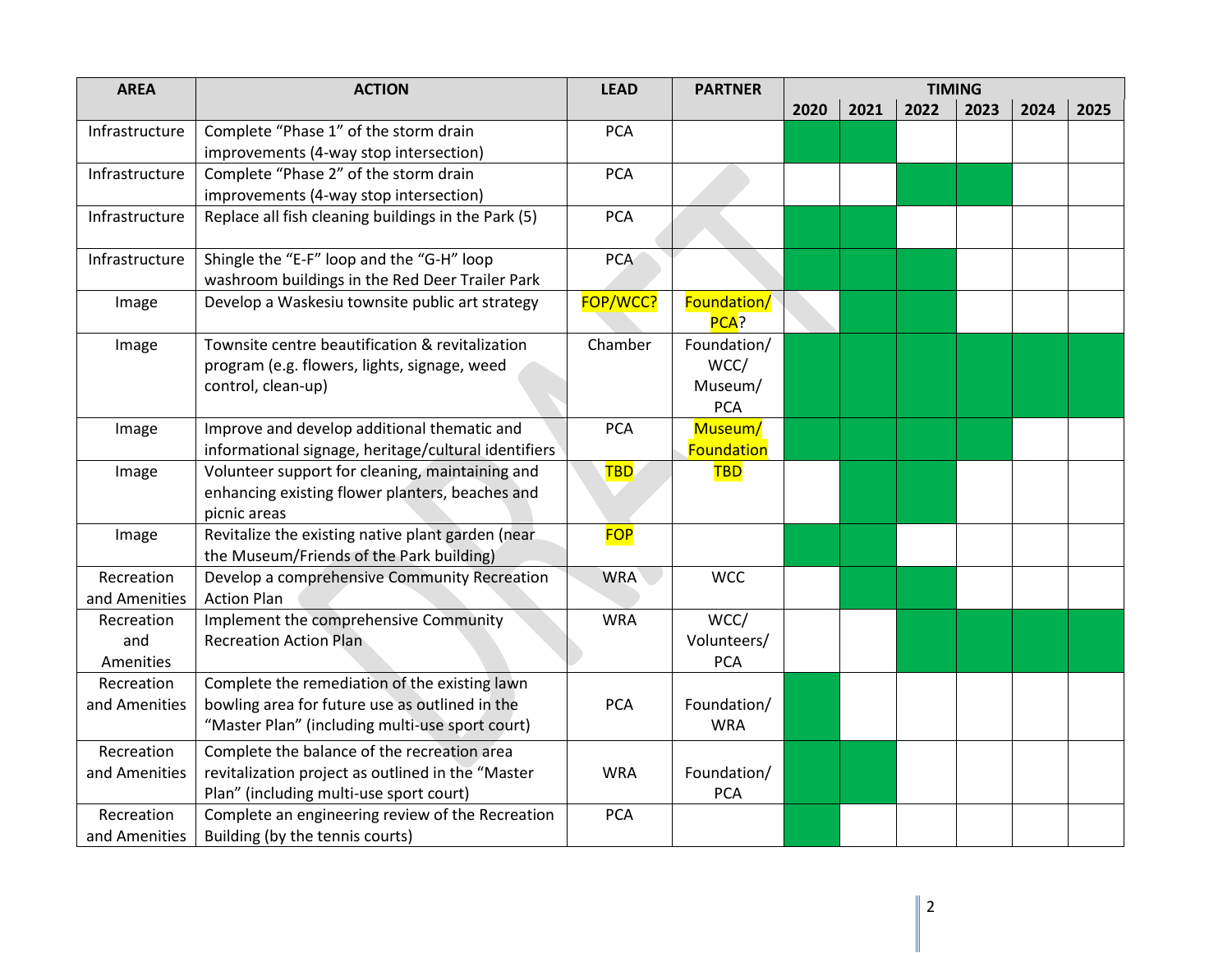| <b>AREA</b>   | <b>ACTION</b>                                        | <b>LEAD</b> | <b>PARTNER</b>            | <b>TIMING</b> |      |      |      |      |      |
|---------------|------------------------------------------------------|-------------|---------------------------|---------------|------|------|------|------|------|
|               |                                                      |             |                           | 2020          | 2021 | 2022 | 2023 | 2024 | 2025 |
| Recreation    | Develop a plan to revitalize the Recreation          | <b>WRA</b>  | Foundation/               |               |      |      |      |      |      |
| and Amenities | Building (by the tennis courts)                      |             | PCA?                      |               |      |      |      |      |      |
| Recreation    | Promote existing (and create additional) winter      |             |                           |               |      |      |      |      |      |
| and Amenities | activities within the Waskesiu townsite (e.g. ice    | <b>WRA</b>  | PCA/WCC/                  |               |      |      |      |      |      |
|               | fishing shacks, cross country ski trail maintenance, | /Chamber    | <b>Waskesiu Ski</b>       |               |      |      |      |      |      |
|               | outdoor ice-skating surface, Winter Festival, etc.)  |             | <b>Club</b>               |               |      |      |      |      |      |
|               |                                                      |             |                           |               |      |      |      |      |      |
| Visitation/   | Significantly improve community                      | <b>WCC</b>  | PCA/WSRA/                 |               |      |      |      |      |      |
| Community     | messaging/information and delivery systems and       |             | Chamber                   |               |      |      |      |      |      |
| Life          | capability; Improve overall communications           |             |                           |               |      |      |      |      |      |
|               | capability for key stakeholders and PCA              |             |                           |               |      |      |      |      |      |
| Visitation    | Work with relevant stakeholders and other            | Chamber     | PCA/WCC                   |               |      |      |      |      |      |
|               | agencies to promote Waskesiu as a preferred          |             |                           |               |      |      |      |      |      |
|               | resort and business conference destination           |             |                           |               |      |      |      |      |      |
| Visitation    | Develop a strategy to attract/plan more annual       | WRA/        | PCA/WCC                   |               |      |      |      |      |      |
|               | events (including recurring conferences and          | Chamber     |                           |               |      |      |      |      |      |
|               | festivals) year-round; Help to enhance support for,  |             |                           |               |      |      |      |      |      |
|               | and awareness of, existing annual events             |             |                           |               |      |      |      |      |      |
| Community     | Create and implement a Waskesiu Volunteer            | <b>WCC</b>  | WSRA/PCA/                 |               |      |      |      |      |      |
| Life          | Committee, Volunteer Coordinator and a               |             | WRA/                      |               |      |      |      |      |      |
|               | <b>Volunteer Action Plan</b>                         |             | Others?                   |               |      |      |      |      |      |
| Natural       | Develop a Vegetation Management Strategy for         | <b>PCA</b>  | <b>WCC</b>                |               |      |      |      |      |      |
| Environment   | the Waskesiu townsite                                |             | Foundation                |               |      |      |      |      |      |
|               |                                                      |             | <b>WGC</b><br><b>WSRA</b> |               |      |      |      |      |      |
| Natural       | Develop and promote a new composting program         | <b>PCA</b>  |                           |               |      |      |      |      |      |
| Environment   |                                                      |             |                           |               |      |      |      |      |      |
| Economic      | Develop and implement an Economic                    | Chamber     | WCC/PCA                   |               |      |      |      |      |      |
| Direction and | Development Strategy designed to, among other        |             |                           |               |      |      |      |      |      |
| Support       | things, sustain and enhance the viability of         |             |                           |               |      |      |      |      |      |
|               | Waskesiu's business community                        |             |                           |               |      |      |      |      |      |